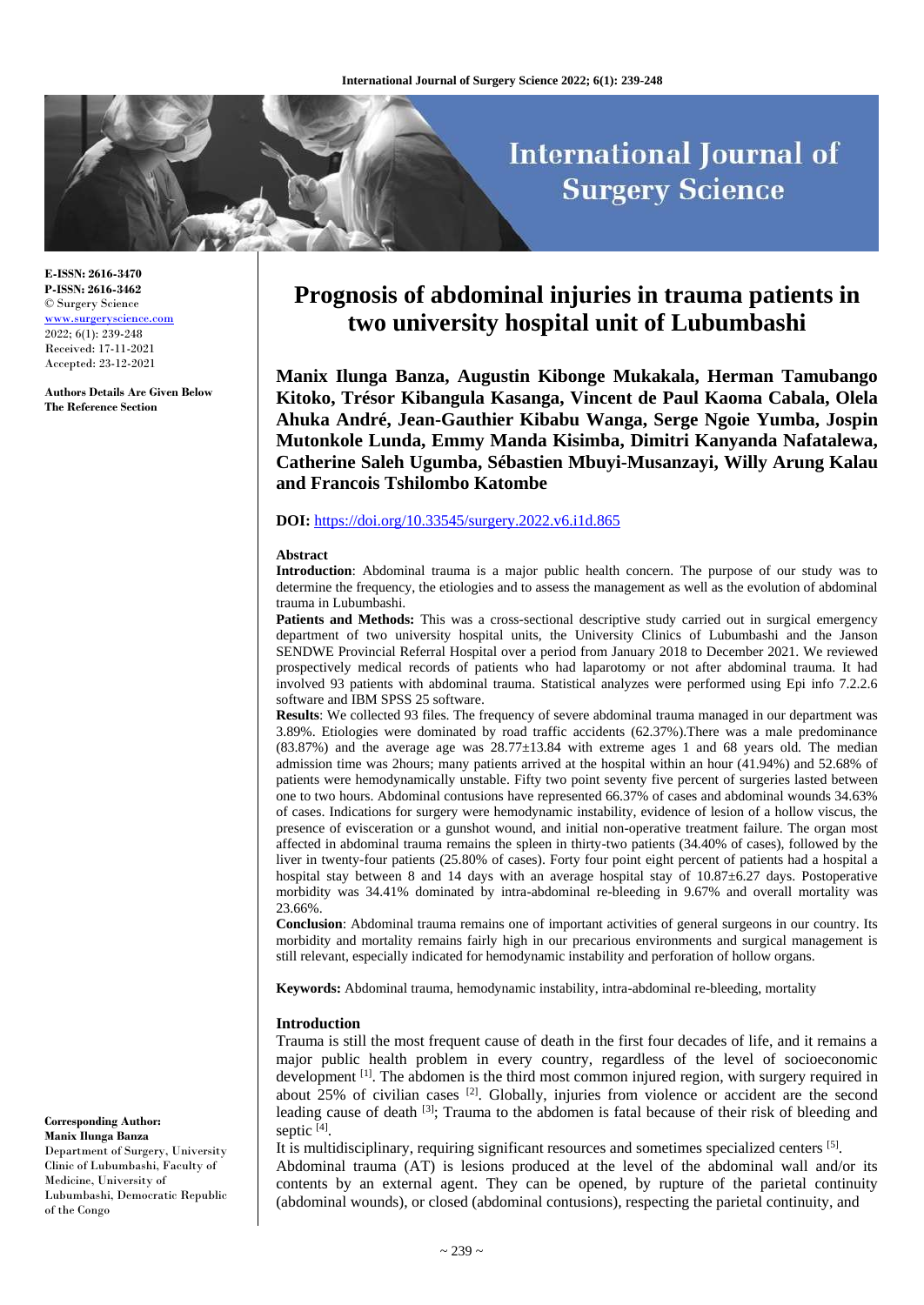responsible for visceral lesions (full or hollow viscera) which can be life threatening. They are a major public health problem due to their frequency and their consequences, because they have a high mortality rate of up to  $25\%$  to  $27\%$  [6,7].

While the etiologies are multifactorial, road traffic accidents (RTA) are the mechanism most often at the origin of these lesions  $[4, 7, 8]$ . Their prognosis depends on the severity of abdominal lesions, associated extra-abdominal lesions and treatment' efficiency<sup>[9]</sup>.

In order to minimize mortality in cases of abdominal trauma, risk factors for mortality need to be systematically identified and studied. In recent years, studies have identified a number of such risk factors, including sex, the length of the interval between abdominal injury and surgery, shock at the time of admission, and cranial injury <sup>[1]</sup>. However, the absence of a medical system for collecting the wounded, the insufficiency of qualified personnel, a long duration of surgical intervention, and the low socio-economic level of the population, are also associated with this high mortality in our country [7].

In closed AT, hemodynamic state and signs of peritoneal irritation are the key elements of the therapeutic decision. Two approaches are opposed in the management of open AT: systematic laparotomy and selective abstention. The choice of the type of initial management depends on clinical and technical platform available [10].

The management of AT is therefore complex and must meet certain principles [11, 12]

It requires adequate diagnostic resources and technical platform, which are not always available in some limited settings like our own. In our country, Ultrasound and CT scans, although more and more frequently used, are not always accessible and/or available in emergency. Furthermore, interventional radiology and laparoscopy are not available in the majority of health structures [13] including those selected for this study. Thus, in case of failure/ non-indication of conservative treatment of patients with AT, an exploratory laparotomy remains the main management tool in our context.

The management of hemorrhagic abdominal trauma has evolved over the past 20years. For the most severe cases, a shortened laparotomy or damage control surgery should be performed. It makes it possible to pass a critical acute course thanks the realization of the rapid gestures, limited to the observation of the lesions and to summary gestures, to avoid the occurrence of a gradually irreversible coagulopathy [14-17].

Aims of this study were to determine the frequency, management and prognosis of patients with severe abdominal trauma in our context.

## **Patients and Methods**

We conducted a multi-center cross-sectional descriptive study with a collection of prospective data. It was carried out in the surgical departments of two hospital formations in Lubumbashi, namely, the University Clinic of Lubumbashi and the Janson SENDWE Hospital.

The sampling was exhaustive for convenience, including all cases of abdominal severe trauma that occurred during our study period, from January 2018 to November 2021. The severity was characterized first for abdominal contusions by the presence of signs of opening of the digestive tract (peritonitis) or the presence of blood in the peritoneal cavity evidenced either by the trans-parietal syringe puncture bringing back at least 5 milliliters of incoagulable blood, the frankly hematic peritoneal puncture washing or by an ultrasound of the abdomen; and secondarily for abdominal wounds by evisceration or a

penetrating wound of abdomen. The hemodynamic state was considered stable if the systolic blood pressure is less than 140mmhg and a normal pulse between60 and 80 pulses per minute in a patient who has been resting for 10 to 25 minutes since admission  $[7]$ . It was unstable if the TAS is less than or equal to 90mmhg. The pre-shock state was defined for a TAS between 61 and 99mmhg with a pulse rate greater than 100 pulses per minute. The state of shock was defined for a TAS lower than 60mmhg with a pulse higher than 100 pulsations per minute which can be shooting or even imperceptible and if shock index (ratio of heart rate to systolic blood pressure) is lower than 0.7

We reviewed the operative and hospitalization's reports of these hospitals to identify all the patients treated by operating or not for an abdominal severe trauma over a 4-year period, from January 2018 to November 2021. Files were then consulted and the data mentioned on a pre-established questionnaire. Studied variables were: Patients' demographic, clinical and para clinical presentation, surgical findings and postoperative follow-up of the surviving patients was done until they were discharged from the hospital.

We excluded in our study, all cases of minor abdominal contusion (simple wall contusion), non-penetrating superficial parietal wound of the abdomen without any risk to the patient. Patients who died on arrival at the hospital without having been taken care of.

The study population include 93 patients hospitalized and treated in above-mentioned hospitals for severe abdominal trauma.

The information thus collected was entered in Epi info software 7.1.1.14 and Microsoft Excel 2013, processed and analyzed with Statistical Package for Social Sciences (SPSS) version 25; Chisquare, nonparametric and multiple logistic regressions tests were used to compare categorical variables; all other analyses relied on the independent *t*-test or one way analysis of variance (ANOVA). In all cases, we relied on a  $P$  value of <0.05. To check the homogeneity of distribution, the Levene and Kolmogorov-Smirnov tests were used, always taking into account the "p value $\leq$ 0.05); to compare the medians between two variables, the Kruskal-Wallis and Wilcoxon tests were used and comparison of means was made with Anova test. Finally, logistic regression was used to retain exclusively the factors associated with poor prognosis.

The limitation in our study was that Injury Severity Scores (ISS) was not computed because it is not practiced routinely on all injured patients in our hospital.

The patients 'free consent to participate in the study was obtained and the data were recorded on data collections sheets anonymously by assigning numbers to each patient.

#### **Results**

During the study period, 2389 patients were managed in surgery service of the two medical units in Lubumbashi concerned by our study. Among them, 93 had been selected for our study; representing 3.89% of all surgical cases in our department.

The median age of the patients was  $28.77\pm13.83$  years (extremes: 8months and 68 years). The patients were young, seventy-nine (79) patients were at most 40 years old which represents 84.94% of cases. The majority of cases were recruited from university clinic in Lubumbashi (69.89%).

The male was in the majority (88.87%), with a sex ratio of 5.2; and the road traffic accident was the most common occurrence circumstance with 62.37% of the cases. The majority of patients resided in the annex commune (18 patients or 19.56%).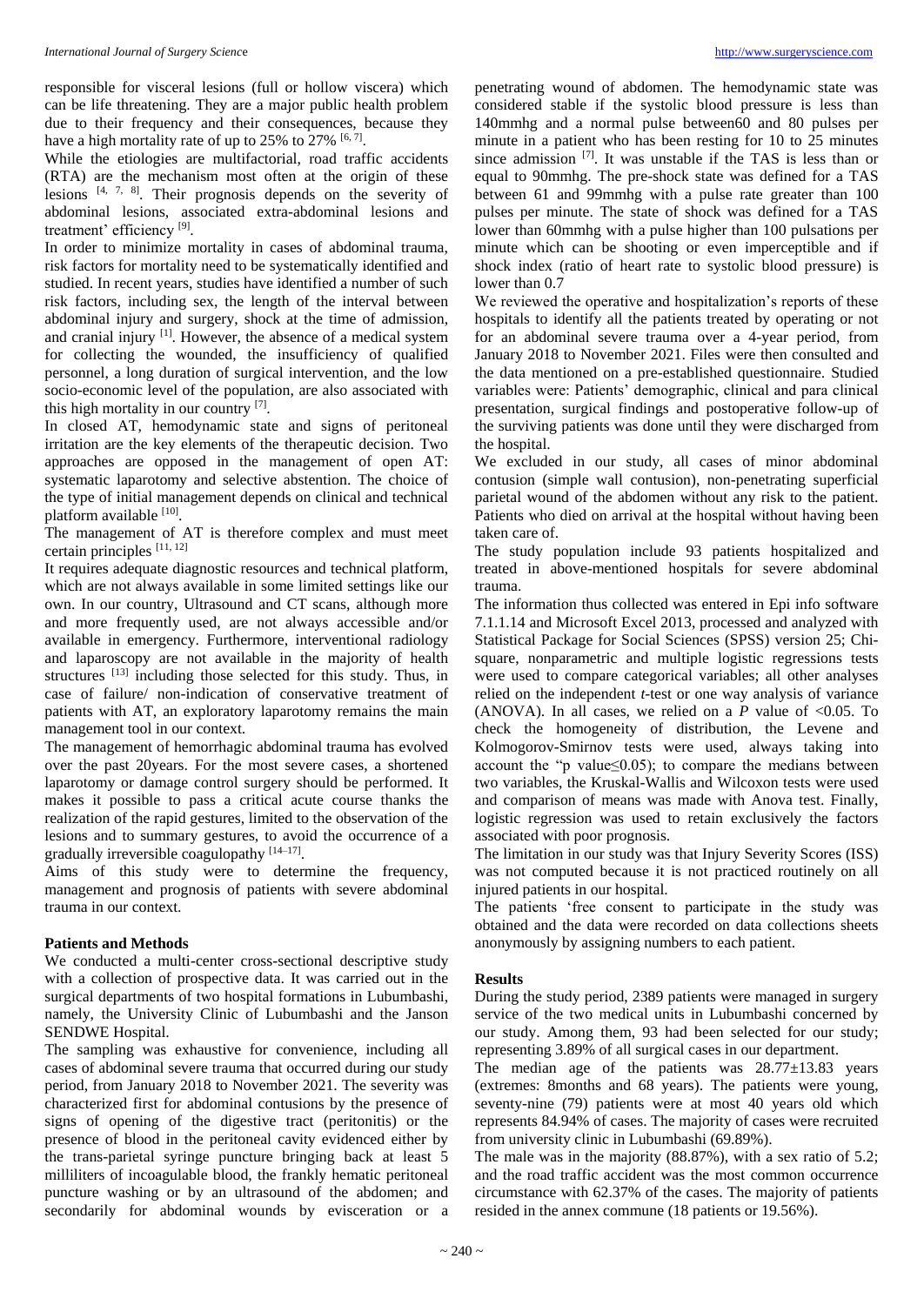| N(93)<br>Percent<br><b>Means</b><br>Age (year)<br>$0 - 10$<br>10.75<br>28.77<br>10<br>$\overline{9}$<br>$11 - 20$<br>9.67<br>Std Dev<br>39<br>$21 - 30$<br>41.93<br>13.83<br>22.60<br>$31 - 40$<br>Median<br>21<br>41-50<br>8.60<br>28<br>8<br>$\overline{2}$<br>51-60<br>2.15<br>$\overline{4}$<br>4.30<br>>61<br>93<br>100<br>Total<br>Sexe ratio<br>Sexe<br>N(93)<br>Percent<br>Female<br>15<br>16.13<br>Male<br>78<br>83.87<br>5.2<br>Total<br>93<br>100<br>N(93)<br>Percent<br>Recruitment location<br>65<br>Lubumbashi university clinics<br>69.89<br>$\overline{28}$<br>30.11<br>Jason Sendwe hospital<br>N(93)<br>Percent<br>Profession<br>3<br>Military/police<br>3.22<br>Motorcyclists'<br>$\overline{13}$<br>13.98<br>Vehicle driver<br>$\,8\,$<br>8.60<br>5<br>housewife<br>5.37<br>14<br>Non occupation<br>15.05<br>$\overline{8}$<br>State worker<br>8.60<br>15<br>16.12<br>trader<br>Pupil/student<br>27<br>29.03 |
|----------------------------------------------------------------------------------------------------------------------------------------------------------------------------------------------------------------------------------------------------------------------------------------------------------------------------------------------------------------------------------------------------------------------------------------------------------------------------------------------------------------------------------------------------------------------------------------------------------------------------------------------------------------------------------------------------------------------------------------------------------------------------------------------------------------------------------------------------------------------------------------------------------------------------------|
|                                                                                                                                                                                                                                                                                                                                                                                                                                                                                                                                                                                                                                                                                                                                                                                                                                                                                                                                  |
|                                                                                                                                                                                                                                                                                                                                                                                                                                                                                                                                                                                                                                                                                                                                                                                                                                                                                                                                  |
|                                                                                                                                                                                                                                                                                                                                                                                                                                                                                                                                                                                                                                                                                                                                                                                                                                                                                                                                  |
|                                                                                                                                                                                                                                                                                                                                                                                                                                                                                                                                                                                                                                                                                                                                                                                                                                                                                                                                  |
|                                                                                                                                                                                                                                                                                                                                                                                                                                                                                                                                                                                                                                                                                                                                                                                                                                                                                                                                  |
|                                                                                                                                                                                                                                                                                                                                                                                                                                                                                                                                                                                                                                                                                                                                                                                                                                                                                                                                  |
|                                                                                                                                                                                                                                                                                                                                                                                                                                                                                                                                                                                                                                                                                                                                                                                                                                                                                                                                  |
|                                                                                                                                                                                                                                                                                                                                                                                                                                                                                                                                                                                                                                                                                                                                                                                                                                                                                                                                  |
|                                                                                                                                                                                                                                                                                                                                                                                                                                                                                                                                                                                                                                                                                                                                                                                                                                                                                                                                  |
|                                                                                                                                                                                                                                                                                                                                                                                                                                                                                                                                                                                                                                                                                                                                                                                                                                                                                                                                  |
|                                                                                                                                                                                                                                                                                                                                                                                                                                                                                                                                                                                                                                                                                                                                                                                                                                                                                                                                  |
|                                                                                                                                                                                                                                                                                                                                                                                                                                                                                                                                                                                                                                                                                                                                                                                                                                                                                                                                  |
|                                                                                                                                                                                                                                                                                                                                                                                                                                                                                                                                                                                                                                                                                                                                                                                                                                                                                                                                  |
|                                                                                                                                                                                                                                                                                                                                                                                                                                                                                                                                                                                                                                                                                                                                                                                                                                                                                                                                  |
|                                                                                                                                                                                                                                                                                                                                                                                                                                                                                                                                                                                                                                                                                                                                                                                                                                                                                                                                  |
|                                                                                                                                                                                                                                                                                                                                                                                                                                                                                                                                                                                                                                                                                                                                                                                                                                                                                                                                  |
|                                                                                                                                                                                                                                                                                                                                                                                                                                                                                                                                                                                                                                                                                                                                                                                                                                                                                                                                  |
|                                                                                                                                                                                                                                                                                                                                                                                                                                                                                                                                                                                                                                                                                                                                                                                                                                                                                                                                  |
|                                                                                                                                                                                                                                                                                                                                                                                                                                                                                                                                                                                                                                                                                                                                                                                                                                                                                                                                  |
|                                                                                                                                                                                                                                                                                                                                                                                                                                                                                                                                                                                                                                                                                                                                                                                                                                                                                                                                  |
|                                                                                                                                                                                                                                                                                                                                                                                                                                                                                                                                                                                                                                                                                                                                                                                                                                                                                                                                  |
|                                                                                                                                                                                                                                                                                                                                                                                                                                                                                                                                                                                                                                                                                                                                                                                                                                                                                                                                  |
|                                                                                                                                                                                                                                                                                                                                                                                                                                                                                                                                                                                                                                                                                                                                                                                                                                                                                                                                  |
|                                                                                                                                                                                                                                                                                                                                                                                                                                                                                                                                                                                                                                                                                                                                                                                                                                                                                                                                  |
|                                                                                                                                                                                                                                                                                                                                                                                                                                                                                                                                                                                                                                                                                                                                                                                                                                                                                                                                  |
| N(93)<br>Occurrence circumstance<br>Percent                                                                                                                                                                                                                                                                                                                                                                                                                                                                                                                                                                                                                                                                                                                                                                                                                                                                                      |
| 4.30<br>White weapon<br>$\overline{4}$                                                                                                                                                                                                                                                                                                                                                                                                                                                                                                                                                                                                                                                                                                                                                                                                                                                                                           |
| 58<br>62.37<br>Road traffic accidents                                                                                                                                                                                                                                                                                                                                                                                                                                                                                                                                                                                                                                                                                                                                                                                                                                                                                            |
| $\overline{3}$<br>Domestic accident<br>3.23                                                                                                                                                                                                                                                                                                                                                                                                                                                                                                                                                                                                                                                                                                                                                                                                                                                                                      |
| $\overline{2}$<br>2.15<br>Work accident                                                                                                                                                                                                                                                                                                                                                                                                                                                                                                                                                                                                                                                                                                                                                                                                                                                                                          |
| $\overline{25}$<br>26.88<br>Fire arm                                                                                                                                                                                                                                                                                                                                                                                                                                                                                                                                                                                                                                                                                                                                                                                                                                                                                             |
| $\mathbf{1}$<br>1.08<br>Fall from a tree                                                                                                                                                                                                                                                                                                                                                                                                                                                                                                                                                                                                                                                                                                                                                                                                                                                                                         |
| Prehospital care<br>Percent<br>N(93)                                                                                                                                                                                                                                                                                                                                                                                                                                                                                                                                                                                                                                                                                                                                                                                                                                                                                             |
| $\overline{2}$<br>2.15<br>yes                                                                                                                                                                                                                                                                                                                                                                                                                                                                                                                                                                                                                                                                                                                                                                                                                                                                                                    |
| 97.85<br>91<br>no                                                                                                                                                                                                                                                                                                                                                                                                                                                                                                                                                                                                                                                                                                                                                                                                                                                                                                                |
| Mode of transport<br>N(93)<br>Percent                                                                                                                                                                                                                                                                                                                                                                                                                                                                                                                                                                                                                                                                                                                                                                                                                                                                                            |
| Medical ambulance<br>$\overline{4}$<br>4.30                                                                                                                                                                                                                                                                                                                                                                                                                                                                                                                                                                                                                                                                                                                                                                                                                                                                                      |
| 73<br>78.49<br>Taxi                                                                                                                                                                                                                                                                                                                                                                                                                                                                                                                                                                                                                                                                                                                                                                                                                                                                                                              |
| 17.21<br>motorbike<br>16                                                                                                                                                                                                                                                                                                                                                                                                                                                                                                                                                                                                                                                                                                                                                                                                                                                                                                         |

**Table 1:** Patient distributions according to sociodemographic data

## **Clinical features**

The median consultation time after trauma was 2 hours. At the first examination vital signs were recorded directly including the index shock. The mean systolic blood pressure was  $100.26 \pm$ 21.17 mmhg with extremes of 00 and 154 mmhg; on the other hand, the diastolic one was  $62.51 \pm 13.75$  with extremes of 00 and 90 mmhg. The average shock index was 1.03±0.34 with extremes of 0.30 and 2.60. Majority of patients (47.31%) had a pulsed oxygen saturation between 90-95% (table 2). Abdominal bloating was present in forty-eight patients (51.61%), abdominal defense in forty nine patients (52.69%), the coldness of the extremities in twenty-four patients (25.81%), Douglas sensibility in fifty-nine patients (63.44%) and crown of Douglas in seventytwo patients (77.41%). Sixty-one (61) patients had no associated lesions (65.59%) while the other thirty-two did, and were dominated by cranio-encephalic (9.68%) and thoracic lesions  $(8.60\%)$ .

**Table 2:** distribution of patients according to clinical data

| <b>Variables</b>                              | Effective $N(93)$ | Percentage | <b>Statistical parameters</b> |
|-----------------------------------------------|-------------------|------------|-------------------------------|
| Delay between trauma and consultation         |                   |            | Median (hour)                 |
| Less than 1 hour                              | 39                | 41.94      | 2.00                          |
| Between 1 and 2 hour                          | 23                | 24.73      |                               |
| Between 3-6 hour                              | 19                | 20.43      | Mode (hour)                   |
| Between 7 and 12 hour                         |                   | 5.38       | 1.00                          |
| Between 13-24 hour                            |                   | 4.30       |                               |
| Between 25 -48 hour                           | ◠                 | 2.15       |                               |
| Beyond 48 hours                               |                   | 1.07       |                               |
| Type of trauma                                |                   |            |                               |
| Abdominal contusion                           | 62                | 66.67      |                               |
| Abdominal wound                               | 31                | 33.33      |                               |
| General condition of the patient on admission | N(93)             | percent    |                               |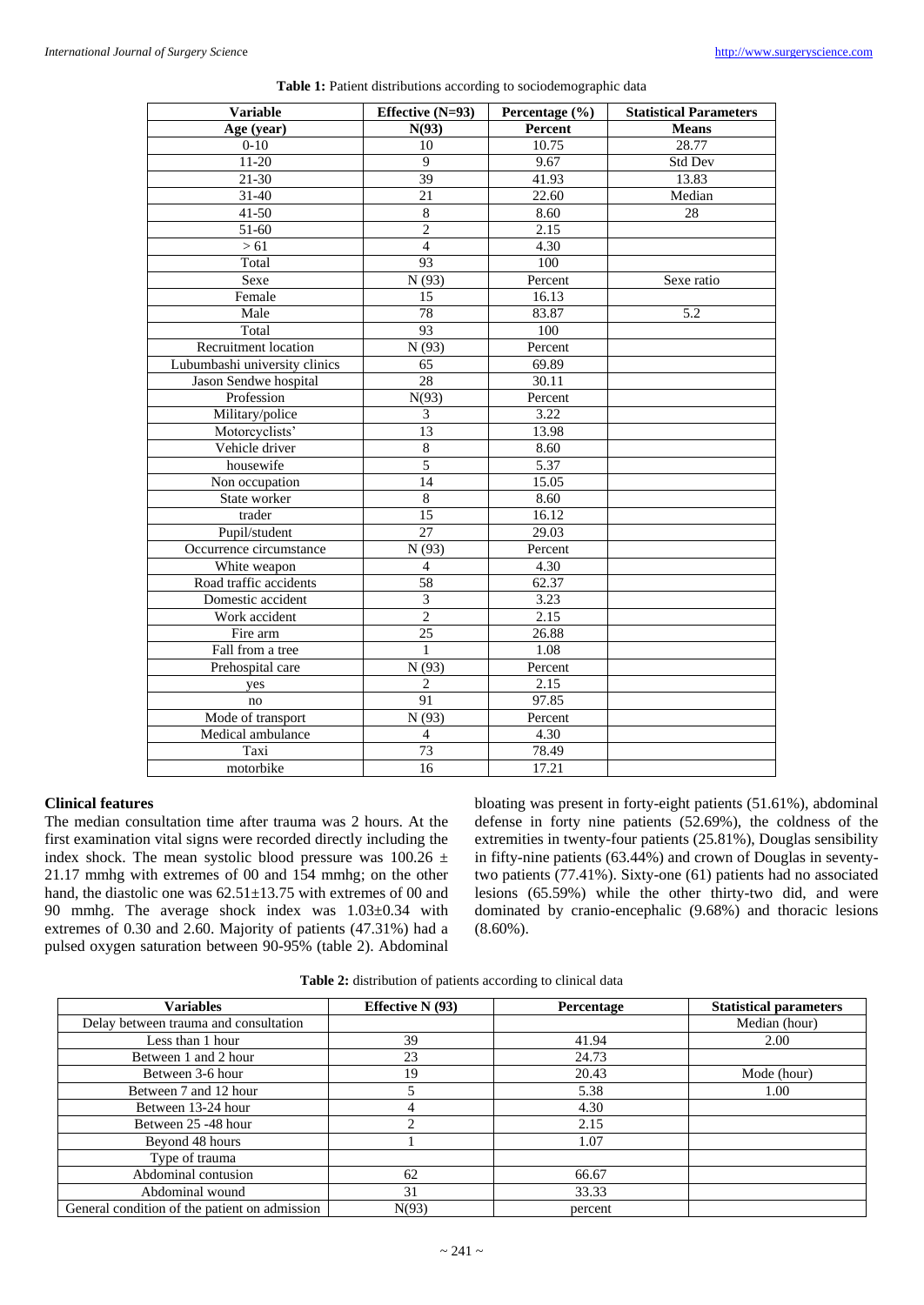| Good(preserved)                      | 34    | 37.56   |  |
|--------------------------------------|-------|---------|--|
| Bad (altered)                        | 59    | 63.44   |  |
| Hemodynamics state                   |       |         |  |
| stable                               | 40    | 43.01   |  |
| unstable                             | 49    | 52.68   |  |
| unspecified                          | 4     | 4.31    |  |
| Pulsed oxygen saturation(in percent) | N(93) | percent |  |
| Normal $(>95%)$                      | 26    | 27.95   |  |
| Low (insufficient 90-95%)            | 44    | 47.31   |  |
| Respiratory failure (<90%)           | 23    | 24.74   |  |
| Puncture                             | N(93) | percent |  |
| Puncture peritoneal lavage           | 38    | 40.86   |  |
| Puncture transabdominal              | 23    | 24.73   |  |
| unrealized                           | 32    | 34.41   |  |

## **Para clinic data**

Hemoglobin and hematocrit, blood group and rhesus, bleeding time and clotting time were obtained in all our patients on arrival at the emergency. The mean baseline hemoglobin level was 9.69±5.72 mmhg with extremes of 4 and 13 mmhg and hematocrit 27.20±6.87 with extremes of 12 and 39 %. Echography was realized in 17 patients (18.28%) and the abdomen blank radiography in 4 patients (4.30%). For the two non-operated cases, the ultrasound was repeated for monitoring every 48 hours. No patient had performed an abdominal CT Scan.

## **Therapeutics data**

As soon as the patient with severe abdominal trauma arrives in the emergency room, a team made up of two surgical doctors, a senior and a junior evaluate it to judge the relevance of the start of resuscitation by the anesthetic team on duty. After the initial clinical examination, immediate resuscitation was initiated according to the hemodynamic state to maintain vital functions in all patients. In addition to resuscitation, all our patients with intra or extra abdominal lesions likely to be septic, benefited from antibiotic prophylaxis.

The median time between arrival to the hospital and the surgical management was 2.00 hours and the mode was 1.00 hours.

Ninety-one (91) out of Ninety-three (93) patients were operated (97.85%) while the two other patients (2.15%) were treated medically by armed expectations, by punctures, monitoring peritoneal washings, ultrasound scan and monitoring of the hemoglobin level. Seventy-seven patients (82.79%) were transfused before surgical surgery, seventy-nine (84.94%) during surgery and only twenty-eight (30.10%) after surgery. The Principe of damage control surgery was applied in fortyfour patients (47.31%). Concerning the liver wound, from the twenty-two cases, sixteen (72.72%) were treated by packing (perihepatic tamponade), five (22.72%) by suture and one (4.56%) by application of biologic glue. Concerning splenic rupture, one case was not operated, thirty-two cases were operated among which twenty-nine (87.87%) have had a total splenectomy, one respective case of partial splenectomy, suture of the spleen and application of biologic glue, equivalent to 3.03% each. All the lesions of the digestive tract were treated as a first –line treatment during laparotomy. We found nine intestinal lesions including six anastomotic resections and three intestinal sutures after resurfacing of the edges. We have recorded fourteen cases of mesenteric involvement divided into six cases of wounds and eight cases of hemorrhagic contusions. Wounds were sutured while for lesions from hemorrhagic contusions, surgical abstention was required. The two cases of wounds of the greater omentum were sutured immediately. Three renal damage encountered, two of which benefited from nephrectomy and one from which the hematoma was respected. Three cases of gastric damage including two perforations for which the procedures carried out were two sutures of the stomach and a gastric hematoma respected without touched it.

**Table 3:** Distribution of patients according to operative phase

| <b>Qualification of surgeon</b>                                    | <b>Effective N</b> (93) | percent |
|--------------------------------------------------------------------|-------------------------|---------|
| Junior assistant                                                   |                         | 4.40    |
| Senior assistant                                                   | 60                      | 70.33   |
| specialist                                                         | 15                      | 16.48   |
| professor                                                          | 12                      | 13.19   |
| Operating time                                                     | N(93)                   | Percent |
| Less than 1 hour                                                   | 17                      | 18.28   |
| Between 1 and 2 hours                                              | 48                      | 51.62   |
| Between 2 and 3 hours                                              | 24                      | 25.80   |
| Beyond 3 hours                                                     | $\overline{2}$          | 2.15    |
| Non operated                                                       | $\overline{2}$          | 2.15    |
| Amount of fluid effused into the abdominal cavity (in milliliters) | N(93)                   | percent |
| $500$                                                              | 5                       | 5.37    |
| $[500 - 1000]$                                                     | 23                      | 24.73   |
| $[1000 - 2000]$                                                    | 39                      | 41.93   |
| $[2000 - 3000]$                                                    | 15                      | 16.12   |
| >3000                                                              | 9                       | 9.67    |
| Non operated                                                       | $\overline{c}$          | 2.15    |
| lesions encountered intraoperatively                               | Effective $(N=91)$      |         |
| Wound / Splenic rupture only                                       | 33                      | 35.48   |
| Liver wounds                                                       | 26                      | 27.95   |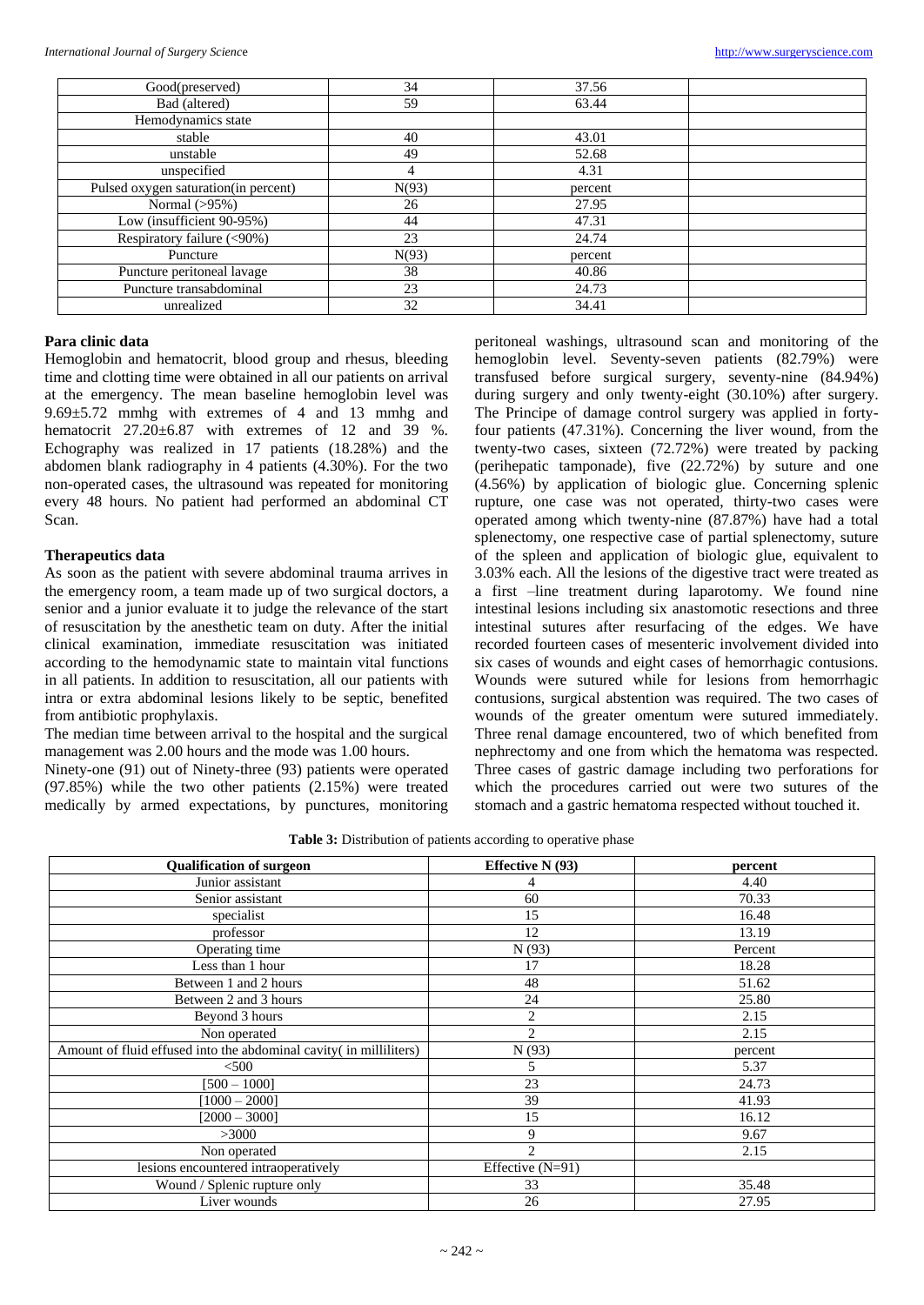|                                                         | 23             |       |
|---------------------------------------------------------|----------------|-------|
| Mesentery/mesocolic wound                               |                | 24.73 |
| Duodenal perforations                                   |                | 1.07  |
| Jejunal perforation                                     |                | 7.52  |
| Ileal perforation                                       |                | 4.30  |
| Colonic perforation                                     | $\mathfrak{D}$ | 2,15  |
| Great omentum wound                                     | 2              | 2.15  |
| Kidney wound                                            | 3              | 3.22  |
| Diaphragmatic wound with hernia                         |                | 1.07  |
| Gastric perforations                                    | 8              | 8.60  |
| Gastric hematoma without perforation                    |                | 1.07  |
| Hemorrhagic Contusion of the psoas                      |                | 1.07  |
| Section of the rectus abdominis                         | ↑              | 2.15  |
| Traumatic Section of uterus                             |                | 1.07  |
| Rupture of the bladder                                  |                | 1.07  |
| Abdominal lesions encounter to the abdominal echography | $N=2$          |       |
| Splenic wound                                           |                | 1.07  |
| Hematoma gastric and mesentery                          |                | 1.07  |

## **Post-operative data and the period of hospitalization**

Thirty-one patients (33.33%) did not have a stay in ICU while the sixty-two others (66.67%) went through intensive care on different days. Among these sixty-two, thirty-eight patients (40.86%) spent two days in intensive care, ten patients (10.75%) spent three days, twelve (12.90%) spent between four and seven days and two patients (2.15%) beyond seven days; the average stay intensive care was  $1.90 \pm 2.15$  with extremes of 0 and nine

days (table 4). The average hemoglobin level on the third postoperative day was  $10.7836 \pm 1.2858$  mg% and the fifth day it was  $11.28 \pm 1.11$  mg%. The evolution was good in sixty-seven patients among which sixty-five after surgery and the two no operated that represented sixty-seven good evolution on ninetythree (72.04%). The overall mortality was 23.65% (twenty-two patients); among which sixteen in closed abdominal trauma on sixty-two (25.80%) and six with abdominal wounds (19.35%).

**Table 4:** Post-operative evolution

| Intensive care stay (day)              | N(93)           | percent            |
|----------------------------------------|-----------------|--------------------|
| $0$ (none)                             | 31              | 33.33              |
|                                        | 16              | 17.20              |
| $\overline{c}$                         | 22              | $\overline{23.66}$ |
| $\overline{\mathcal{E}}$               | 10              | 10.75              |
| Beyond 3days                           | 14              | 15.06              |
| Post-operative evolution               | N(93)           | Percent            |
| Good evolution                         | $\overline{65}$ | 69.90              |
| <b>Bad</b> evolution                   | 26              | 27.95              |
| Non operated                           | $\sqrt{2}$      | 2.15               |
| Complications                          |                 |                    |
| No complications                       | 61              | 65.59              |
| Complications(Morbidity)               | 32              | 34.41              |
| Intraabdominal re-bleeding             | 9               | 9.67               |
| Digestive fistula                      | 6               | 6.45               |
| Parietal infectious                    | 5               | 5.37               |
| acidosis                               | 1               | 1.07               |
| Pleural empyema                        |                 | 1.07               |
| Acute renal failure                    | $\sqrt{2}$      | 2.14               |
| Death on operating table               | $\overline{2}$  | 2.14               |
| Sudden death                           | $\overline{3}$  | 3.22               |
| Disseminated intravascular coagulation | $\mathbf{1}$    | 1.07               |
| Pulmonary embolism                     | $\overline{c}$  | 2.14               |
| Hospitalization period                 | N(93)           | Percent            |
| $[0-7]$                                | 25              | 26.88              |
| $[8-14]$                               | 41              | 44.08              |
| $[15-21]$                              | 25              | 26.88              |
| $[21-28]$                              | $\overline{2}$  | 2.16               |
| Issue                                  | N(93)           | percent            |
| death                                  | 22              | 23.66              |
| Discharge from hospital                | 71              | 76.34              |

| <b>Table 5:</b> Assessment of risk factors of mortality factors |  |
|-----------------------------------------------------------------|--|
|-----------------------------------------------------------------|--|

| <b>Factors</b>       | Chi-square test | <b>DDL</b> | Odds ratio | 95% CI           | "p-value"    |
|----------------------|-----------------|------------|------------|------------------|--------------|
| Lesions encountered  |                 |            |            |                  |              |
| $\bullet$ Liver      |                 |            |            |                  |              |
| $\bullet$ Spleen     | 13.869          |            | 6.444      | $2.275 - 18.274$ | $0.000*$     |
| • Mesenteric lesions | 3.768           |            | 0.322      | $0.099 - 1.050$  | $0.052$ (NS) |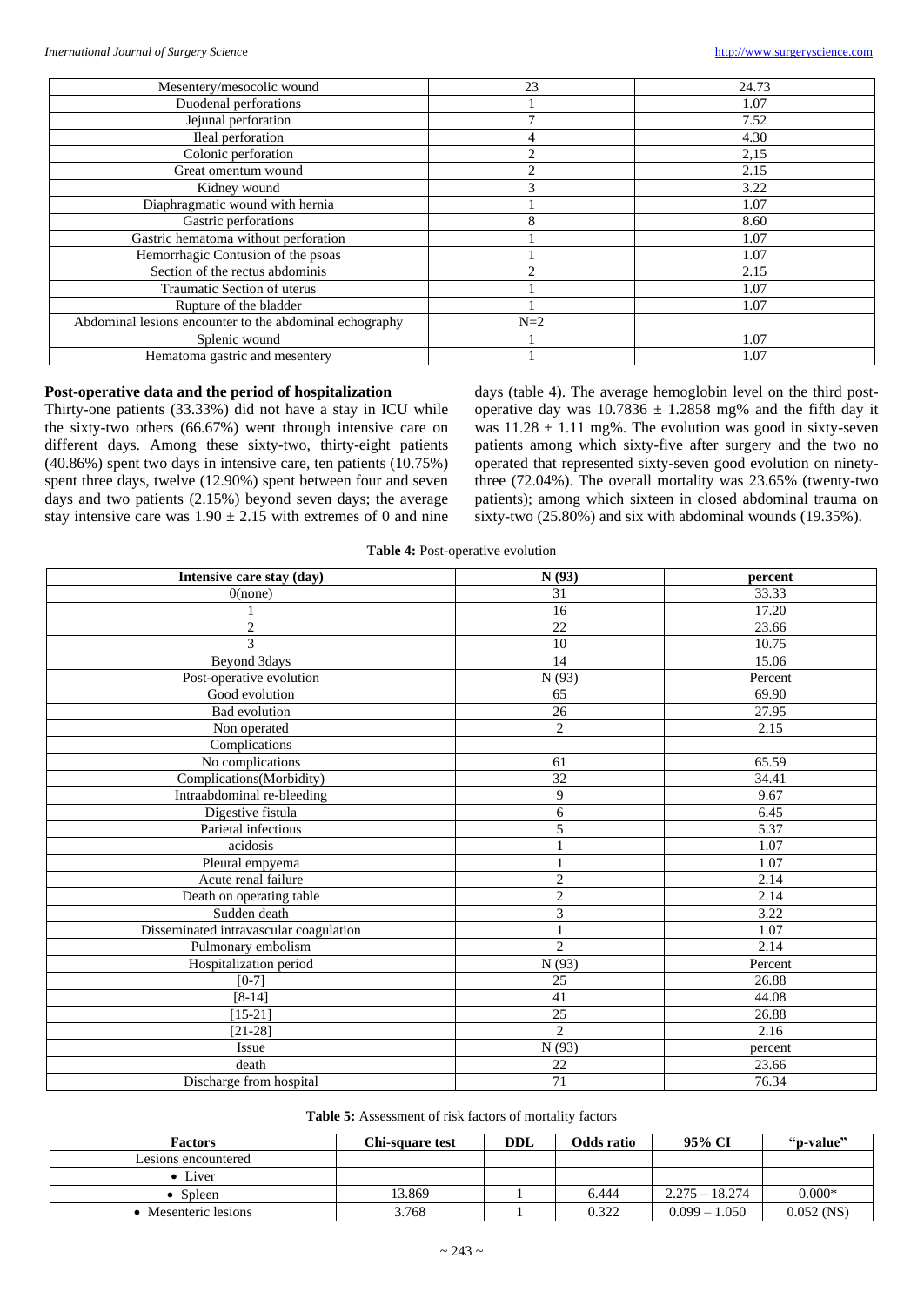| • Others lesions                             | 0.664 | 0.608 | $0.182 - 2.028$ | $0.415$ (NS) |
|----------------------------------------------|-------|-------|-----------------|--------------|
| Type of abdominal trauma                     | 0.476 | 1.449 | $0.504 - 4.571$ | $0.490$ (NS) |
| Circumstance of occurrence                   | 2.815 | 1.395 | $0.505 - 3.853$ | $0.729$ (NS) |
| Shortened laparotomy                         | 0.07  | 0.960 | $0.367 - 2.506$ | $0.933$ (NS) |
| Amount of fluid shed in the abdominal cavity |       |       |                 | $0.00*$      |
| Operating time                               |       |       |                 | $0.32$ (NS)  |
| Age                                          |       |       |                 | $0.49$ (NS)  |
| Index shock                                  |       |       |                 | $0.00*$      |
| Interval between trauma and management       |       |       |                 | $0.55$ (NS)  |
| Pulsed oxygen saturation                     |       |       |                 | $0.00*$      |
| Initial hemoglobin level                     |       |       |                 | $0.726$ (NS) |

NS: Non Significant

\*: Significant Association

Thus four factors were associated with a poor outcome, because the "p-value" was statistically significant (p value  $\leq 0.05$ ): these were index shock  $(p=0.00)$  pulse oxygen saturation  $(p=0.00)$ , amount of fluid effused in the abdominal cavity (p=0.00) and the liver rupture (p=0.00). Multimodal logistic regression with outcome and independent clinical variables as dependent variables was performed. After adjustment, two parameters proved to be determining factors in the morbid outcome: rupture of the liver multiplies the risk of death by  $6$  (Exp (B) = 5.57) and non-application of damage control surgery (shortened laparotomy) which multiplies the risk of death by 1.4 (Exp  $(B)=1.39$ ) although the difference was not statistically significant.

#### **Discussion**

## **Epidemiologic data**

Abdominal trauma remains a major public health problem. They occupy an important place in the activities of emergency services. In our serial, abdominal trauma represented 3.89% of cases in surgery in our city. Our results superior to those found in Benin by Bio Tamou Sambo for whom abdominal trauma represented 1.1% of hospitalized patients and 10% of digestive surgical emergencies [18].

In the serial of Savom, They accounted for fifty-five point four (55.4%) of all trauma and more than half (54.6%) were operated [13]. Harouna found a rate of 9.89% of surgical emergencies in Niamey <sup>[19]</sup> while Allode in Parakou found that abdominal trauma represented  $25.89\%$  of surgical emergencies  $[20]$ . In the serial of Saleh <a>[7]</a>, post-traumatic hemoperitoines operated represented 6.01% of all abdominal trauma with an average of 18.5 cases per year. For Vignon *et al.* <sup>[21]</sup>, the frequency was 13 cases / year and 1.8% of the hospitalized patients. Our results are close to those found everywhere else, which demonstrates the importance of this nosological entity for the health of our populations.

## **Sexe of patients**

The male sex represented 83.87% of cases. Almost all studies are unanimous on the male predominance of abdominal trauma of course at different frequencies [2, 4, 6, 7, 18].

This could be explain on the one hand by the fact that the man is the most inclined to promote the needs on the family and therefore finds himself more on the public road for work then for work then women are more housewives in our culture but also the high risk behavior of the male sexe on the public highway.

## **Age of patients**

The majority of abdominal trauma patients are young. In our series, the most affected age group was between 21 to 30 years old with 41.93% of cases; the average age was  $28.77 \pm 13.83$ , same like Tamou  $^{[18]}$  who has found  $28.04 \pm 22.25$ . And almost the majority of authors are unanimous on the fact of abdominal trauma is encountered much more in young people  $[2, 7, 8, 13]$ . The predominance of young people could be explained by early involvement of children in socio-professional activities, the low educational level of young people who find themselves on the public road as motorcyclists.

## **Recruitment location**

Depending on the place of recruitment, the university clinics of Lubumbashi constituted the largest part of our sampling site with 69.89% of cases. This is explained by the fact that it is our permanent place of service and the ease of monitoring all patients with severe abdominal trauma and carrying out all the examinations by ourselves on a day-to-day basis.

## **Profession**

The category student/pupil was the most represented in our study with 29.03% of cases followed by trader workers with 16.12%. These are the categories of people who are constantly on the public road and therefore indirectly who are the most exposed to trauma. Pupils/students were the most represented professions in Saleh's study [7] like in our study but followed by the motorcyclists whereas with us, it was the traders.

## **Occurrence circumstance**

Road traffic accidents remains the most important cause of trauma and especially closed abdominal trauma. In our case, it had represented 62.37% of cases. The trauma by road traffic accident is no longer to be questioned as there are publications which demonstrate it  $[4-7, 21, 22]$ . The low frequency of open abdominal trauma which represented in our series 26.88% for fire arm and 4.30% for white weapon is explained by the rarely of stabbing attacks and the non-legal carrying of firearms, explaining that there are only soldiers or police who are authorized to carry these weapons. This is why in USA the etiologies of abdominal trauma are more frequently violent, by firearm or stabbing  $(60\%)$  <sup>[23]</sup>. In Europe and outside the war zones, traumas occur in more than 60% of cases during road accidents [5] as in our case. A recent WHO report describes road injuries as an extremely serious epidemic, because they are responsible worldwide for 1.2 million deaths per year: in fact, while mortality from road accidents tend to decrease in Europe and the USA; it is only increasing in less wealthy countries due to anarchic development of automobile traffic. 90% of deaths from road accident worldwide occur among injured people living in low-and middle-income countries [24].

## **Clinical data**

All our patients had arrived in urgent context. The majority of them or thirty-nine patients (41.94%) arrived at emergency room within an hour, twenty-three among them(24.73%) between one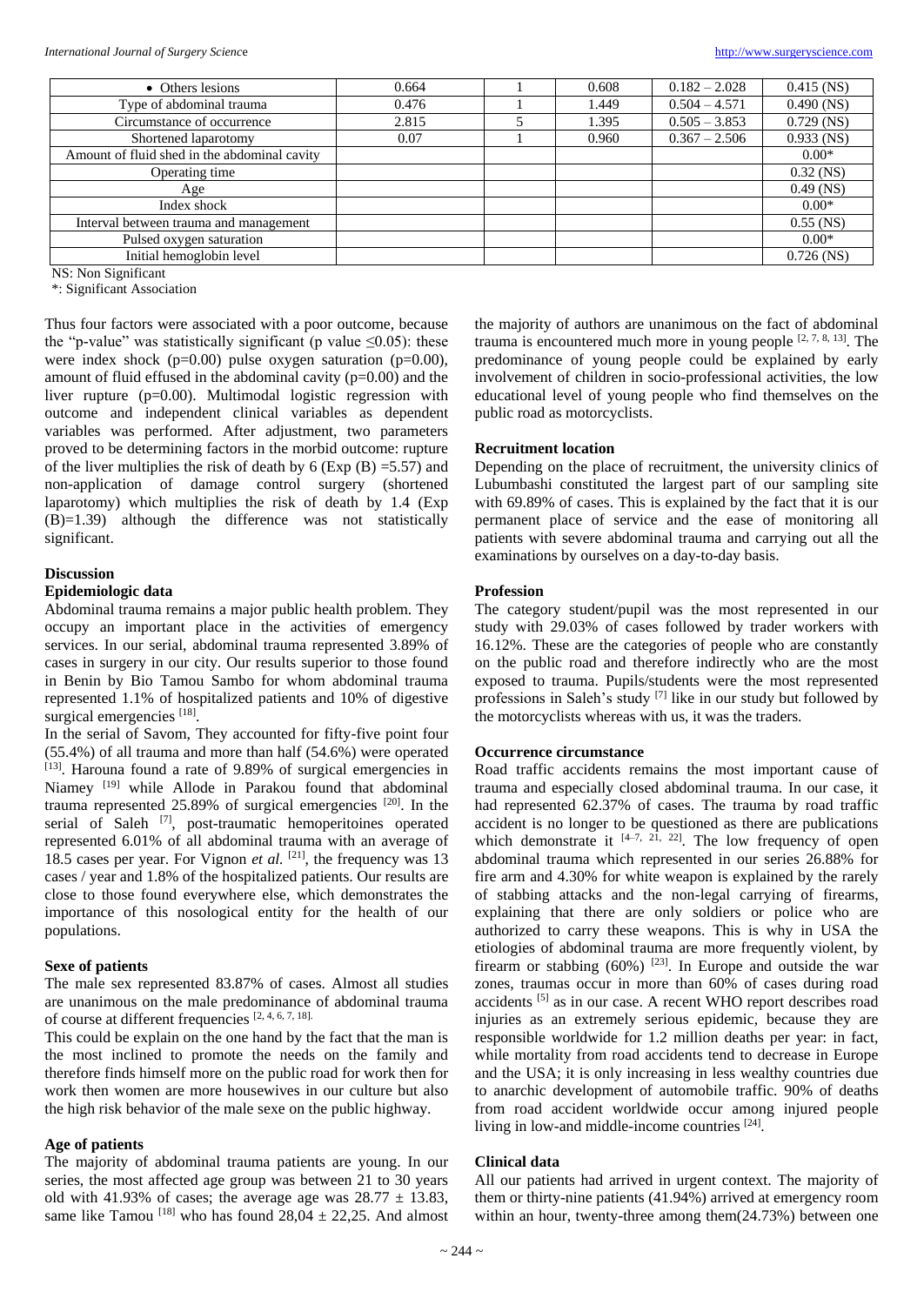and two hours, six (6.45%) within two and three hours, and the thirty-one(31) others (33.33% of cases) beyond six hours; The median delay consultation was 2.00 hours and the mode was 1.00 hour. Hama Y. in Niamey (Niger) found 18hours, but far greater than that of Los Angeles which was 18 minutes thanks to its "trauma system" [25]. The lack of a well-structured and functional emergency medical aid service in most African countries and in ours, could explain these long admission delays. Indeed, the majority of our patients is taken to emergency departments by non-medical means, most often in personal or transport vehicles  $[13]$ . This is really observed also in our study were 78.49% of patients were taken to hospital in taxi, while the medical ambulance was only used in four patients (4.30%).

When the patients arrives at the hospital, treatment is started immediately. A combined assessment of the surgeon on duty on duty and anesthesiologist; and the decision to operate or not is then made in the case of abdominal closed trauma. But for the open abdominal trauma, concerning firearm, the surgery is obligatory; Gunshot wounds result in often multiples visceral lesions which must be investigated by exploratory laparotomy, as in our case. One the other hand, for stab wound, also gunshot abdominal wound, some recommend a selective abstainer ; as prone by Shaftan<sup>[26]</sup> to avoid white laparotomy  $[27, 28]$  and only operate on patients with obvious visceral lesions, subject to armed surveillance  $[27-29]$ . For operative cases, the time interval between consultation and operation ranged from a few minutes to a few hours. In our series, three patients (1.23%) were operated less than 1 hour, twenty-seven patients (29.03%) within one hour, twenty-three patients (24.73%) in two hours, seventeen patients within three hours, fifteen patients (16.13%) within four hours and the rest of eight patients (8.6%) only beyond four hours. In the study of Raherinantenaina<sup>[8]</sup>, the delay in taking charge was also included in the first six hours (83.6%) also in the study of Ayité and Bombah  $[27, 28]$  majority of patients were treated within six hours of trauma with respective frequencies of 86.4% and 70.2% like in our study.

The taxi was the most used mode of transport with 78.45% of cases. According to Bombah<sup>[28]</sup> in Cameroon, the emergency health system, evacuation and ambulance being compromised by the density of the city, the state of roads, patients are generally taken by public transport or police car; this is specific to developing countries.

Concerning clinical examination, it should be noted the hemodynamic state and the existence of signs of peritoneal irritation are the key elements which should guide the management  $[6, 30]$ . The general state was normal in thirty-four patients (36.56%) and was altered in fifty-nine patients (63.44%).

Shock index was within normal limits in thirty-five patients (37.63%), under the limits in ten patients (10.75%) and over the superior limit in forty-eight patients (51.61%). The average chock index was 1.03±0.34 for the extremes of 0.3 and 2.6.

In our study, abdominal Contusions has represented 66.67% of cases while open abdominal trauma constituted 33.33 % of cases, Tamou<sup>[18]</sup> found 74.50% of abdominal contusion and 24.50% of open abdominal trauma; which confirms predominance of closed trauma over open trauma of the abdomen.

Fifty-two point sixty-eight percent (52.68%) was hemodynamically unstable at the arrival to the hospital while twenty-seven point zero two percent (27.02%) were considered stable upon admission. In Saleh's series [7], fifteen patients or 40.54% were hemodynamically unstable and Vignon and col.  $[21]$ , reported an unstable hemodynamic state in 62.2% of cases.

Majority of patient (47.31%) of patients had a pulsed saturation in oxygen low between 90-95%. The mean pulsed oxygen saturation was  $90.34 \pm 8.0264\%$  for the extremes values of 45 and 99%.

In our study, the puncture peritoneal lavage were realized in 40.86% of cases while the trans parietal puncture was performed in 24.73% of patients. In the study of Vignon *et al.* [21], the trans parietal peritoneal puncture confirmed the diagnosis in 58.3% of the cases while in that of Tamou, it was carried out in 11.25% of cases [18] .

Abdominal bloating was present in forty-eight patients (51.61%) while defense was noted in forty-four patients  $(47.31\%)$ .

Cold extremities indicative of hypovolemic shock was noted in twenty-four patients (25.81%), absent in fifty-eight patients (62.37%) and not reported in eleven patients (11.83%).

Douglas was tender in fifty-nine patients (63.44%) and bulging in sixty-two patients (66.66%).

## **Para clinical data**

Hemoglobin and hematocrit, blood group and rhesus were obtain in all our patients on arrival at the emergency room. The mean baseline hemoglobin level was 9.69±5.72 mmhg with extremes of 4 and 13 mmhg and hematocrit 27.20±6.87 with extremes of 12 and 39 %. Concerning blood group, the majority of patients (21.74%) were of the 0+ group blood. Echography was realized in seventeen patients (18.28%) and the abdomen blank radiography in four patients (4.30%). For the two non-operated cases, the ultrasound was repeated for monitoring every 48 hours. In the Bombah study  $[28]$ , the para clinic examinations performed were the unprepared abdominal X-ray, chest X-ray, abdominal pelvic ultrasound, as the some with in our study. However, computed tomography remains the gold standard in open trauma to the abdomen with an estimated sensitivity of 80% followed by standard ultrasound and radiography [30]. Tamou who walked on abdominal trauma in Benin [18], also found in his study that outside the clinic, the abdomen without preparation (7.74%), and abdominal ultrasound in thirty-seven patients (37.76%). However in Morocco, which is a more developed country than ours, abdominal trauma was performed urgently in all patients (100%) and an abdominal CT scan in 53.7% of patients  $[31]$ . The low rate of performing ultrasound is explain by, the one hand, the obligation to pay the costs of para clinical examinations, the majority of patients having no money available and, on the other hand, by the absence of imaging technicians during on-call at our two university hospital institutions when the majority of patients arrived mainly at night; which would delay this urgent care in our often deprived patients. The absence of the scanner at the university clinics of Lubumbashi explains the absence of a scanner in this urgent situation.

## **Therapeutics data**

Out of ninety-three patients with abdominal trauma among which sixty-two cases of abdominal closed trauma, only two in our series had not been operated (2.15%), which is an extremely low rate compared to that of Khalid who recorded a nonoperative treatment in ninety-six patients (90.6%) and who had only ten patients (9.4%) of emergency laparotomy and three other secondary laparotomy (3%) out of a total of one hundred six patients [31].

Emergency surgery remains the rule in abdominal trauma patients whose hemodynamics remains unstable despite wellconducted resuscitation, or in the event of obvious lesions of hollow organs<sup>[31]</sup>. Midline laparotomy will be preferable in this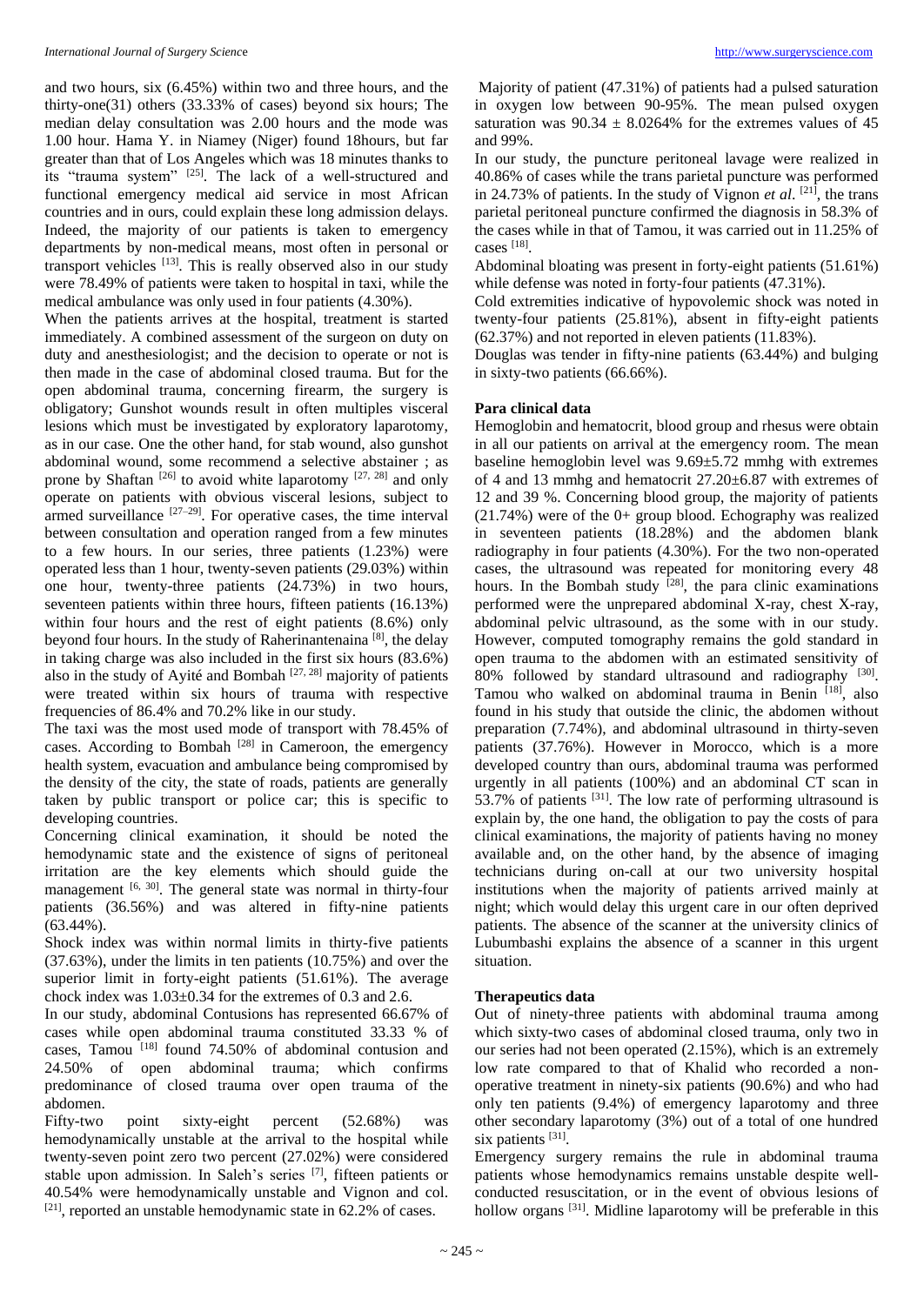case. The shortened laparotomy corresponds to the realization of a gesture as fast as possible and therefore incomplete, limited to the observation of lesions and a summary control of an active hemorrhagic and/or digestive fistula, followed by the closing of the laparotomy to make room for resuscitation that is needed  $[32]$ . At the same time, some recent study reveal the success of conservative treatment in abdominal contusions in adult. It is possible in 55 to 80% of cases with a success rate of around 60 to 70%, with a view to reducing surgical interventions, and thus increase the chances of preserving solid organs, with the possibility of intervening secondarily, to allow less invasive management of abdominal trauma<sup>[33]</sup>.

Three organs were most affected: the spleen, the liver and the meso, especially in closed trauma while in open trauma, intestinal lesions were the most affected. This is confirmed by the study of Nicholas which affirms that in case of trauma penetrating the abdomen (independent of the mechanism) concern in order of growth the small intestine, the colon and the liver [34] and the study of Bombah in which the most affected organ was the small intestine in eighteen (50%) of operated patients, the colon in five (14%) of patients and the stomach in four  $(11.1\%)$  of patients  $^{[28]}$ .

Concerning the liver wound, on twenty-six cases, sixteen (61.53%) were treated by packing (perihepatic tamponade), five (19.23%) by suture, one (4.56%) by application of biologic glue and four (15.38%) by suture combined to perihepatic tamponade. Concerning splenic rupture, one case was not operated, thirty-two cases were operated among which twentynine(87.87%) have had a total splenectomy, one respective case of partial splenectomy, suture of the spleen and application of biologic glue, equivalent to 3.03% each. All the lesions of the digestive tract were treated as a first –line treatment during exploratory laparotomy. Depending on the type of intestinal lesions observed intraoperatively, some were simply sutured with or without resurfacing the edges, but in some patients, anastomosis resections were performed directly as a first-line treatment.

## **Evolution data**

The mean stay hospitalization was in our study  $10.87 \pm 6.27$ , this being explained by an old regulation of the department where the patient is released on the  $10<sup>th</sup>$  post-operative day, the day of the second dressing of the operative wound with section of the skin sutures in the event of non-complication of the laparotomy. Savom  $^{[13]}$  also has found 9.7 days $\pm$  12.3, value lose to ours. The average length of hospitalization was approaching that of our African colleagues  $[35-37]$ . The difference in the long stay hospitalization between our study and that of Saleh which was only carried out only in Sendwe is explained by the fact that in Sendwe, which receives a much more indigent population than at university clinics. The patients are therefore retained even after recovery for administrative formalities, unnecessarily lengthening the hospital stay of the patients but also our study is a longitudinal and prospective descriptive study with a good daily monitoring of patients by our team, whereas Saleh's study was described across the board with retrospective data collection and older than ours.

The morbidity was noted in 32 patients in all (34.41%). The most complication recorded was the re-bleeding in nine patients (9.67%) followed by digestive fistula in six patients (6.45%) and wall infection in five patients (5.37%). Surgical site infections are the main complications in the Savom's stydy [13]. This rate is higher than that of Ndong in Senegal who found a morbidity of 5.4% in all  $[35]$ , this is partly due to the fact that in them the

majority of patients were hemodynamically stable compared to ours.

Overall mortality in our study was 23.66%; this rate is relatively high, but in the study of Mohammad A Gad, in Egypt [35], the overall mortality rate among abdominal trauma patients in our series was 25.8%, which is relatively high. Mortality was significantly higher with penetrating trauma patients than with blunt trauma  $(57.9\% \text{ vs } 11.6\% \text{ respectively}, P \text{ value } <0.05)$  in Mohammed Gad's study. In our study among the 22 deaths, 16 were from abdominal contusions (25.80%) and 6 from abdominal wounds  $(19.35\%)$ . Other investigators  $[38]$  have reported much lower mortality rates of 9.2% and 8.2% in penetrating and non-penetrating injuries, respectively. The factors associated with mortality in our study are hepatic damage ( $p=0.000$ ), amount of blood shed ( $p=0.000$ ), high shock index  $(p=0.000)$ .

The high rate of deaths among open trauma victim of the abdomen would certainly be explained by several factors, among others the multiplicity of organ damage in trauma by firearm, but also to underline the lack of policy of surgical damage control in trauma severe abdominals not yet popular in our department, where because of the cost of surgical operations not subsidized by the state, we prefer to perform long operations at once and correct all the lesions to avoid a second operation, often difficult to pay by the sick. However, the logistic regression allowed us to retain only two factors: hepatic rupture and failure to apply damage control.

## **Conclusion**

Abdominal trauma remains a major concern around the world, both in the most industrialized countries and in the developing world. In Lubumbashi, mortality is still high among a young population, mostly under 40 years old. The initial clinical evaluation remains the cornerstone of hospital management. The dogma of the exploratory laparotomy of open abdominal trauma is no longer up to date in favor of the concept of selective absenteeism and the radical principe of surgical damage control during surgery is globally recognized and applied throughout the world.

## **Conflicts of interest**

The authors do not declare any conflict of interest.

#### **What is known about this subject?**

- Abdominal trauma is a major public health concern.
- Two major problems associated with abdominal trauma, it is the hemorrhage by attacks of fully viscera which engages the vital prognosis in the short term and infectious by attacks of the hollow viscera in the medium term

## **What does our study bring new?**

- Epidemiological data of open and closed abdominal trauma in Lubumbashi
- Our study will serve as basis for knowledge of the principles of damage control in our hospitals in severe abdominal trauma
- Fours factors are associated with a fatale outcome, two of which were retained as the most decisive after logistic regression, namely liver rupture and non-application of damage control.

## **Author contributions**

All authors contributed to the development of the article. All had read and approved the final version before submission.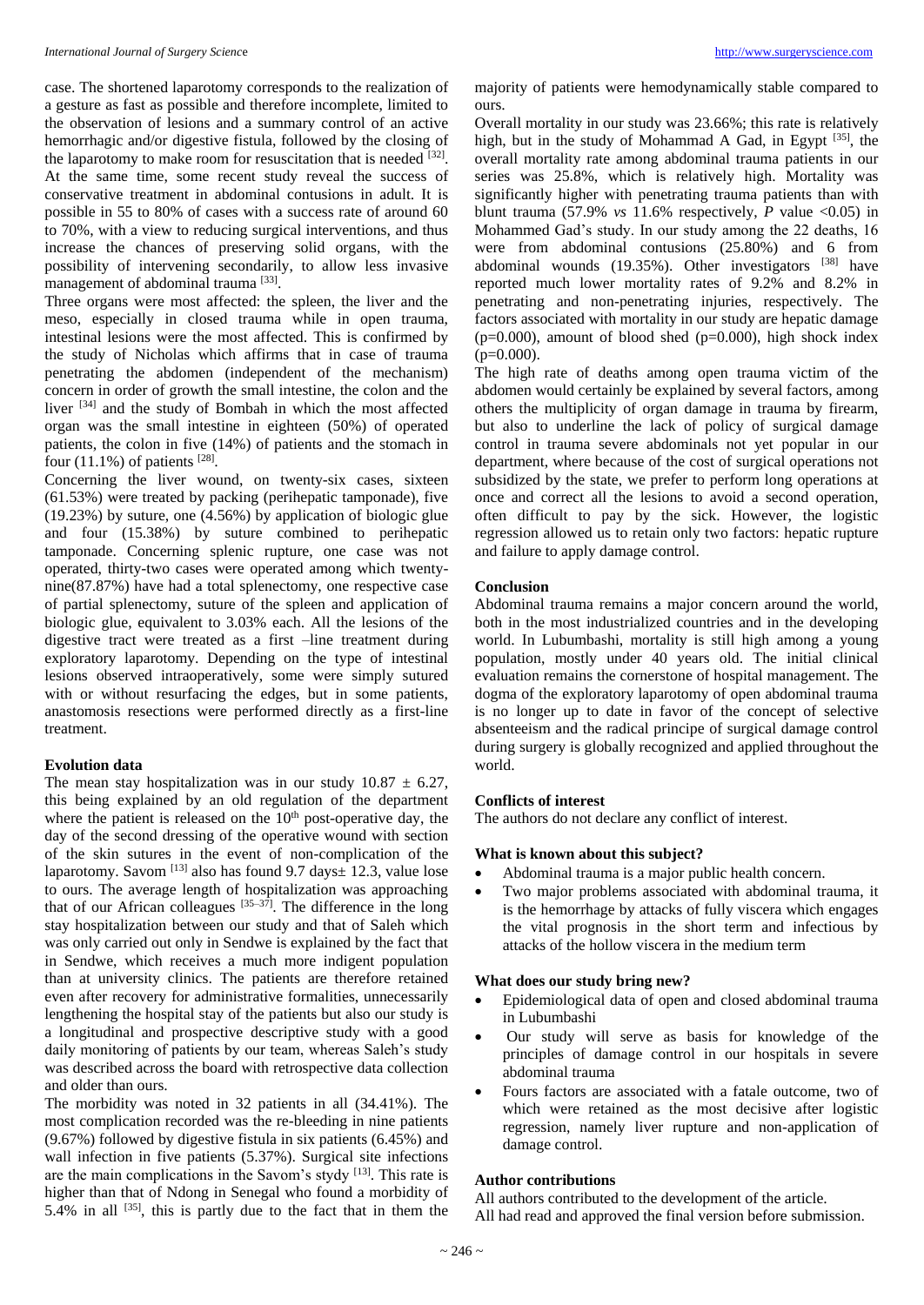## **References**

- 1. Aldemir M, Taçyildiz I, Girgin S. Predicting factors for mortality in the penetrating abdominal trauma. Acta Chir Belg. 2004;104(4):429-34.
- 2. Doherty GM. Current diagnosis & treatment surgery. 2015.
- 3. Hoffmann C, Goudard Y, Falzone E, Leclerc T, Planchet M, Cazes N, *et al*. Prise en charge des traumatismes pénétrants de l'abdomen : des spécificités à connaître. Ann Fr Anesth Réanimation. 2013;32(2):104–11.
- 4. Hermann BGL, Cyprien Z, Nassirou Y, Namori K, Roland SO, Gustave SB. Traumatismes de L'abdomen en Milieu Africain : Aspects Épidémiologiques, Diagnostiques, et Thérapeutiques. Eur Sci J ESJ [Internet]. 2020 Jul 31 [cited 2022];16(21). Available from: http://eujournal.org/index.php/esj/article/view/13168
- 5. Mutter D, Schmidt-Mutter C, Marescaux J. Contusions et plaies de l'abdomen. EMC - Médecine. 2005;2(4):424-47.
- 6. Saber A, Shams M, Farrag S, Ellabban G, Gad M. Incidence, Patterns, and Factors Predicting Mortality of Abdominal Injuries in Trauma Patients. North Am J Med Sci. 2012;4(3):129.
- 7. Ugumba CS, Mukakala AK, Ngambunda PM, *et al*. Epidemiological, clinical and therapeutic aspects of posttraumatic hemoperitoines operated at Jason Sendwe Hospital in Lubumbashi. J Med Res. 2020;6(4):166-71.
- 8. Fanomezantsoa R, Davidà RS, Tianarivelo R, Fabienne RL, Mamin'Ny Aina RT, Auberlin RF, *et al*. Traumatismes fermés et pénétrants de l'abdomen: analyse rétrospective sur 175 cas et revue de la littérature. Pan Afr Med J [Internet]. 2015 [cited 2022 Jan 22];20. Available from: http://www.panafrican-med-

journal.com/content/article/20/129/full/

- 9. Traoré A, Diakite I, Togo A, Dembele B-T, Kante L, Maiga A, *et al*. Hémopéritoine non opératoire dans les traumatismes fermés de l'abdomen (CHU Gabriel-Touré). J Afr Hépato-Gastroentérologie. 2010;4(4):225–9.
- 10. MD, EW, IK. Plaies pénétrantes de l'abdomen : abstentionnisme sélectif versus laparotomie systématique. E-Memoires Académie Natl Chir. 2003;(Vol.2, fasc.2):22-5.
- 11. Wilson RH, Moorehead RJ. Current management of trauma to the pancreas. Br J Surg. 2005;78(10):1196–202.
- 12. Smit SJA, Kleinhans F. Surgical practice in a maximum security prison - unique and perplexing problems. S Afr Med J. 2010;100(4):243.
- 13. Patrick SE, Aristide BG, Daniel BB, Louis Joss BAM, Georges Roger BM, Yannick EBM, *et al*. Surgical Management of Abdominal Trauma: Indications and Outcomes in Two Emergency Units with Limited Infrastructure Resources in Yaoundé (Cameroon). Surg Sci. 2021;12(10):339-49.
- 14. Balandraud P, Biance N, Peycru T, Savoie PH, Avaro JP, Tardat E, *et al*. Laparotomie écourtée pour traitement des traumatismes abdominaux sévères : application en milieu précaire. Med Trop. 67:529–35.
- 15. Claridge JA, Young JS. A successful multimodality strategy for management of liver injuries. Am Surg. 2000;66(10):920–5; discussion 925-926.
- 16. Stone HH, Strom PR, Mullins RJ. Management of the Major Coagulopathy with Onset during Laparotomy: Ann Surg. 1983;197(5):532-5.
- 17. Rotondo MF, Schwab CW, McGonigal MD, Phillips GR, Fruchterman TM, Kauder DR, *et al*. Damage control: an approach for improved survival in exsanguinating penetrating abdominal injury. J Trauma. 1993;35(3):375-82;

discussion 382-383.

- 18. Sambo BT, Hodonou AM, Allode AS, Mensah E, Youssouf M, Menhinto D. Aspects Épidémiologiques, Diagnostiques Et Thérapeutiques Des Traumatismes Abdominaux À Bembéréké-Nord Bénin. Eur Sci J ESJ. 2016;12(9):395.
- 19. Harouna Y, Ali L, Seibou A. Deux ans de chirurgie digestive d'urgence à l'Hôpital National de Niamey (Niger) : Etude analytique et pronostique. Médecine Afr Noire. 2001;48(2):49–54.
- 20. Adelin TB, Kofi-Mensa SDT, Charles Frederic TN, Wilfred GE, Gabriel Marie ND, Alexandre AS. Contribution of EFAST Ultrasound in the Management of Chest and Abdomen's Blunt Trauma in the City of Parakou, Benin. Open J Anesthesiol. 2020;10(11):388-407.
- 21. Vignon K, Mehinto DK, Amossou FL, EE Chigblo FP, Savi A, Natta'ntcha NH, *et al*. les hémopéritoines dans les cliniques universitaires de chirurgie viscerale (CUCV) "'A" et " 'B'" du centre national hospitalier et universitaire Hubert koutoucou maga (CNHU-HKM) de Cotonou: aspects épidémiologiques et diagnostiques. J Afr Chir Dig. 2014;14(2):1690–5.
- 22. Makanga M, Mudekuza F, Ndayishyigikiye M, Kakande I. Traumatic haemoperitoneum at Butare University Teaching Hospital. East Cent Afr J Surg. 2008;13(2):37-42.
- 23. Menegaux F. Plaies et contusions de l'abdomen. EMC-Chir. 2004;1(1):18–31.
- 24. Peden M, Scurfield R, Sleet D, Mohan D, Hyder AA, Jarawan E. Rapport mondial sur la prévention des traumatismes dus aux accidents de la circulation. Genève : Organisation mondiale de la santé, 2004.
- 25. Hama Y, Kadi I, Garba I, Sani R, Harouna YD. Morbi-Mortalité des Contusions Abdominales : La Face Visible de L'iceberg. Eur Sci J ESJ [Internet]. 2019 Jul 31 [cited 2022 Jan 23];15(21). Available from: http://eujournal.org/index.php/esj/article/view/12243/11808
- 26. Shaftan GW. Indications for operation in abdominal trauma. Am J Surg. 1960;99(5):657–64.
- 27. Ayite A, Etey K, Eteke L, Dossim M, Tchatagba K, Senah K. Les plaies pénétrantes de l'abdomen à Lomé : à propos de 44 cas. Med Afr Noire. 1996;43(12):642-6.
- 28. Bombah F, Biwolé D, Ekani B, Ngo Nonga B, Essomba A. Surgical management of abdominal penetrating wounds at the Laquintinie Hospital of Douala: indications, techniques and outcome. Health Sci Dis. 2020, 21(4).
- 29. Massamba Miabaou D, Bhodheo M, Note Madzele M, Motoula Latou N, Nzaka Moukala C, Tsouassa Wangono G. Management of penetrant abdominal wounds at the teaching university hospital of Brazzaville, Congo. Int J Med Res. 2017;2(5):8-12.
- 30. Hemmati H, Kazemnezhad-Leili E, Mohtasham-Amiri Z, Darzi AA, Davoudi-Kiakalayeh A, Dehnadi-Moghaddam A, *et al*. Evaluation of Chest and Abdominal Injuries in Trauma Patients Hospitalized in the Surgery Ward of Poursina Teaching Hospital, Guilan, Iran. Arch Trauma Res. 2013;1(4):161-5.
- 31. Rabbani K, Narjis Y, Louzi A, Benelkhaiat R, Finech B. La place du traitement non opératoire des contusions abdominales dans les pays en voie de développement. Pan Afr Med J [Internet]. 2015 [cited 2022 Jan 23];20. Available from: http://www.panafrican-medjournal.com/content/article/20/132/full/
- 32. Santucci RA, McAninch JW, Safir M, Mario LA, Service S, Segal MR. Validation of the American Association for the Surgery of Trauma Organ Injury Severity Scale for the